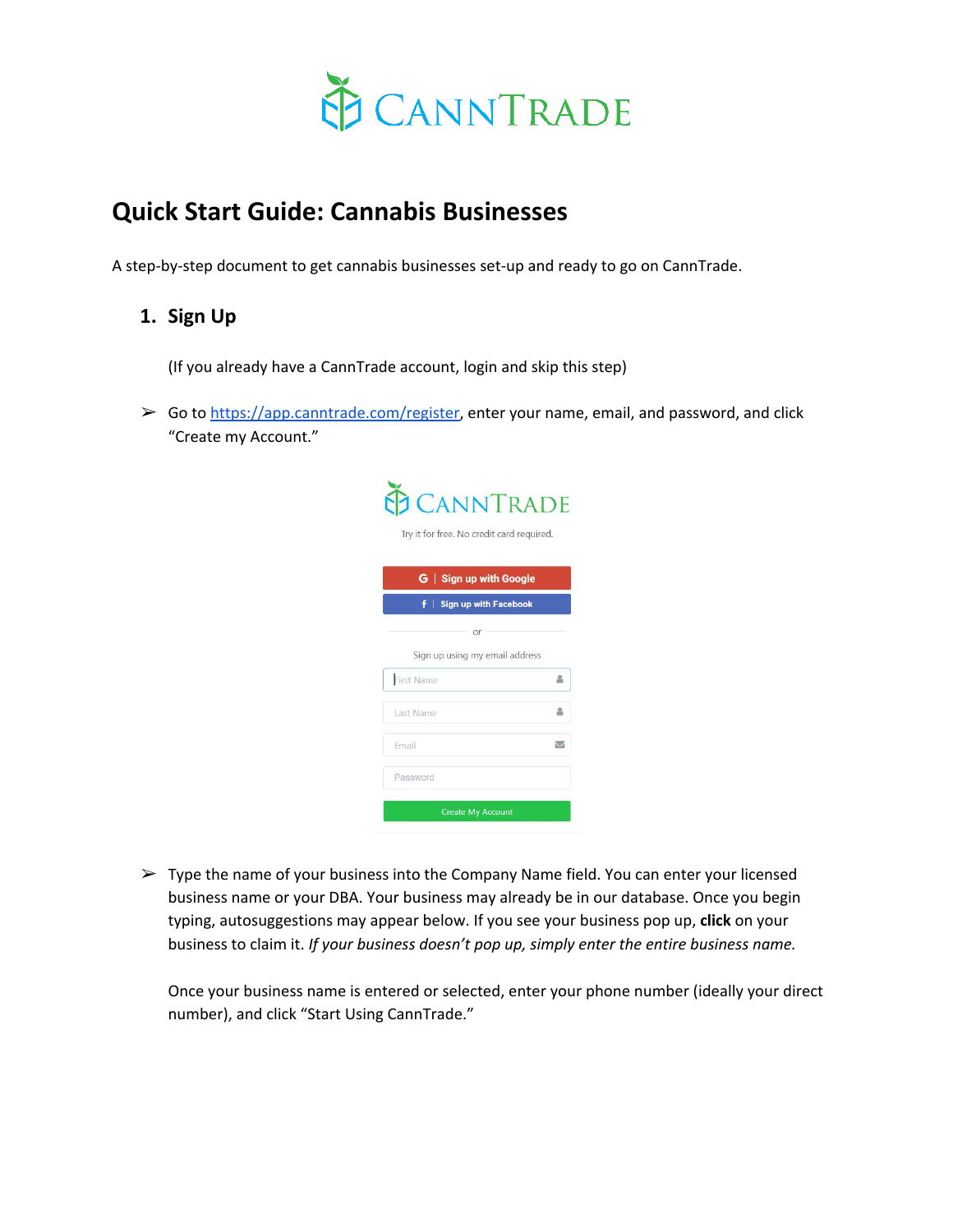

 $\overline{\phantom{a}}$ 

| Lets find your business in our database. If we<br>can't find it, we'll create it for you. |                                                |
|-------------------------------------------------------------------------------------------|------------------------------------------------|
|                                                                                           |                                                |
| Your Company Name                                                                         |                                                |
|                                                                                           |                                                |
|                                                                                           |                                                |
|                                                                                           | Create my business<br><b>Your Company Name</b> |

# **2. Complete Your Registration**

➢ Input your valid business Street Address, City, and Zip Code. Then click "Save and continue"

| W                              | $\mathbb{Z}$                                                              | $\circ$                      |
|--------------------------------|---------------------------------------------------------------------------|------------------------------|
| <b>Business Details</b>        |                                                                           |                              |
|                                | Tell us about your business. These fields are required to enable trading. |                              |
| <b>Organization Name</b>       |                                                                           |                              |
| Jackson River Cannabis Co      |                                                                           |                              |
| <b>Street Address</b>          |                                                                           | Address Line 2               |
| Street address, P.O. box, etc. |                                                                           | Apartment, suite, unit, etc. |
| City                           |                                                                           |                              |
| City                           |                                                                           |                              |
| Zip                            |                                                                           |                              |
| Zip                            | <b>ZIP Code Unverified</b>                                                |                              |
|                                |                                                                           | Save and continue:           |

# **3. Upload License Documents**

Only Fully Licensed cannabis businesses will be verified and activated on the CannTrade platform. In order for your account to be reviewed, you must upload a valid state cannabis license (or multiple licenses if required to operate in your state), *and* a "resellers permit" or "sales permit" if required to do business in your state.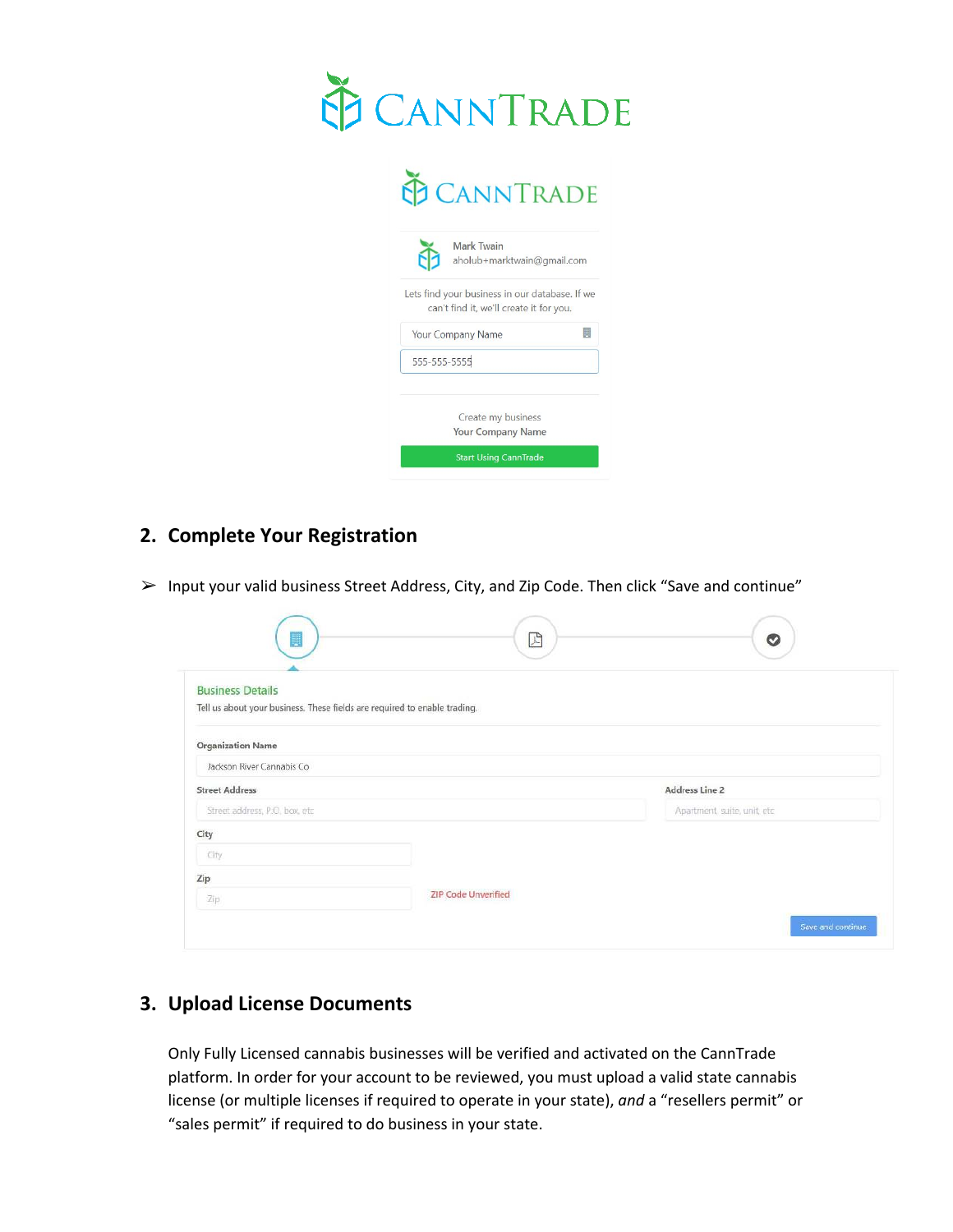

- ➢ In the Licensing Section, choose "Cannabis Business." Then **check ALL the boxes** that pertain to your business operations.
- $\triangleright$  Click the "+ Add License" button.



- $\triangleright$  Enter your license information and upload a copy of your license (as a .pdf or image file) by clicking or dragging your license file into the red "Upload your State License File here" area.
- $\triangleright$  Click "Save."

| Add License    |                                                                    | - 50   |
|----------------|--------------------------------------------------------------------|--------|
| License        | License                                                            | $\sim$ |
| Type           | License Types                                                      | l se   |
| Designation    | License Designation                                                |        |
| Number         | License Number.                                                    |        |
| Expires<br>On. |                                                                    |        |
| Address        | Premises Address                                                   |        |
|                | -----------------<br>È<br>Upload your State License here<br>Cancel | Save   |

- $\triangleright$  Add additional cannabis licenses by clicking "+ Add License" and repeating the process above.
- ➢ Click on the red "Upload your Sellers Permit here" area to upload your business' Seller's (sales) Permit if required.
- $\triangleright$  When you are finished in this area, click "Save and continue."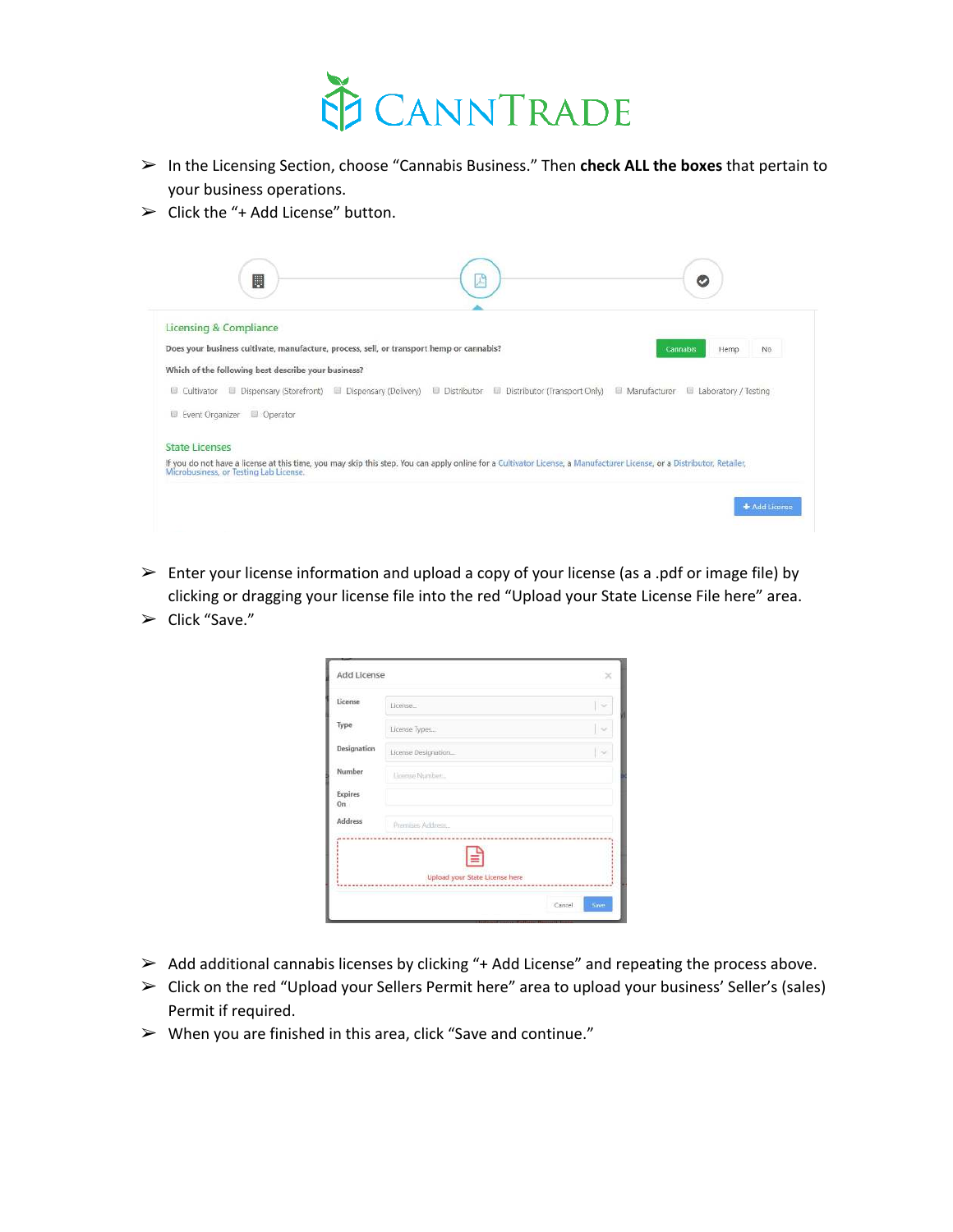

| <b>Number</b> | Sellers Permit Number                  |
|---------------|----------------------------------------|
|               | ≡                                      |
|               | <b>Upload your Sellers Permit here</b> |

\*note: If you ever want to return to the license section of your account after completing your registration, you may do so by clicking "Account" on the left vertical menu (near the bottom) and then clicking on the "Licensing" tab.

### **4. Finalize Your Business Profile**

Once your license is submitted, the review of your account and licensing will begin. Depending on whether we have your business on file, your account may be verified instantly, *or* it could take up to 24 hours to verify and activate. You will receive an email notification when your account has been verified, but you are always welcome to track your status by sending a query to [support@canntrade.com](mailto:support@canntrade.com).

While you're waiting (or not), the best next step is to complete your profile.

 $\triangleright$  Click on "Account" on the left vertical menu near the bottom. Then click on the "Profile" tab.

| $\left[ 0\right]$                              | we Account Settings                                 |                                                       |           |           |          |          |
|------------------------------------------------|-----------------------------------------------------|-------------------------------------------------------|-----------|-----------|----------|----------|
| Jackson Wyer Cannabis<br>Gi.<br>Clink to Shake | User.                                               | <b>Business</b>                                       | Licensing | Profile # | Delivery | Payment. |
| <b>69</b> DasPrheard                           | Details about your brand                            |                                                       |           |           |          | Saint    |
| Freduct Listings                               | Brand Name (DBA)<br>Jackson River Cannabis Co.      |                                                       |           |           |          |          |
| ta Requests                                    | <b>Brand Tagline</b>                                |                                                       |           |           |          |          |
| E Frepouls                                     | Taglioe:                                            |                                                       |           |           |          |          |
| (a) Contacts                                   | Phone Number                                        |                                                       |           |           |          |          |
| A. Business Network                            | Phone Sturcher<br>Email                             |                                                       |           |           |          |          |
| C Favorites<br>Ca Messages                     | ahokib+marktwain@gmaf.com                           |                                                       |           |           |          |          |
| <b>O</b> Asznund<br>Sign Out                   | <b>Brand Storefront URL</b><br><b>Brand Details</b> | https://app.camrtrade.com/shop/ jackson/wercannabisco |           |           |          |          |
|                                                |                                                     | 1. 8 1 0 1. 2. 三三三三 三三                                |           |           |          |          |

- ➢ **Brand Details:** Add details about your brand, your brand tagline or motto, and edit (if necessary) your business email and phone number (you may want to use your standard business email and number contact information in this section).
- ➢ **Storefront:** Set your Brand StoreFront URL. This will be the URL to your exclusive storefront (which you may link to your webpage--directions later in this document)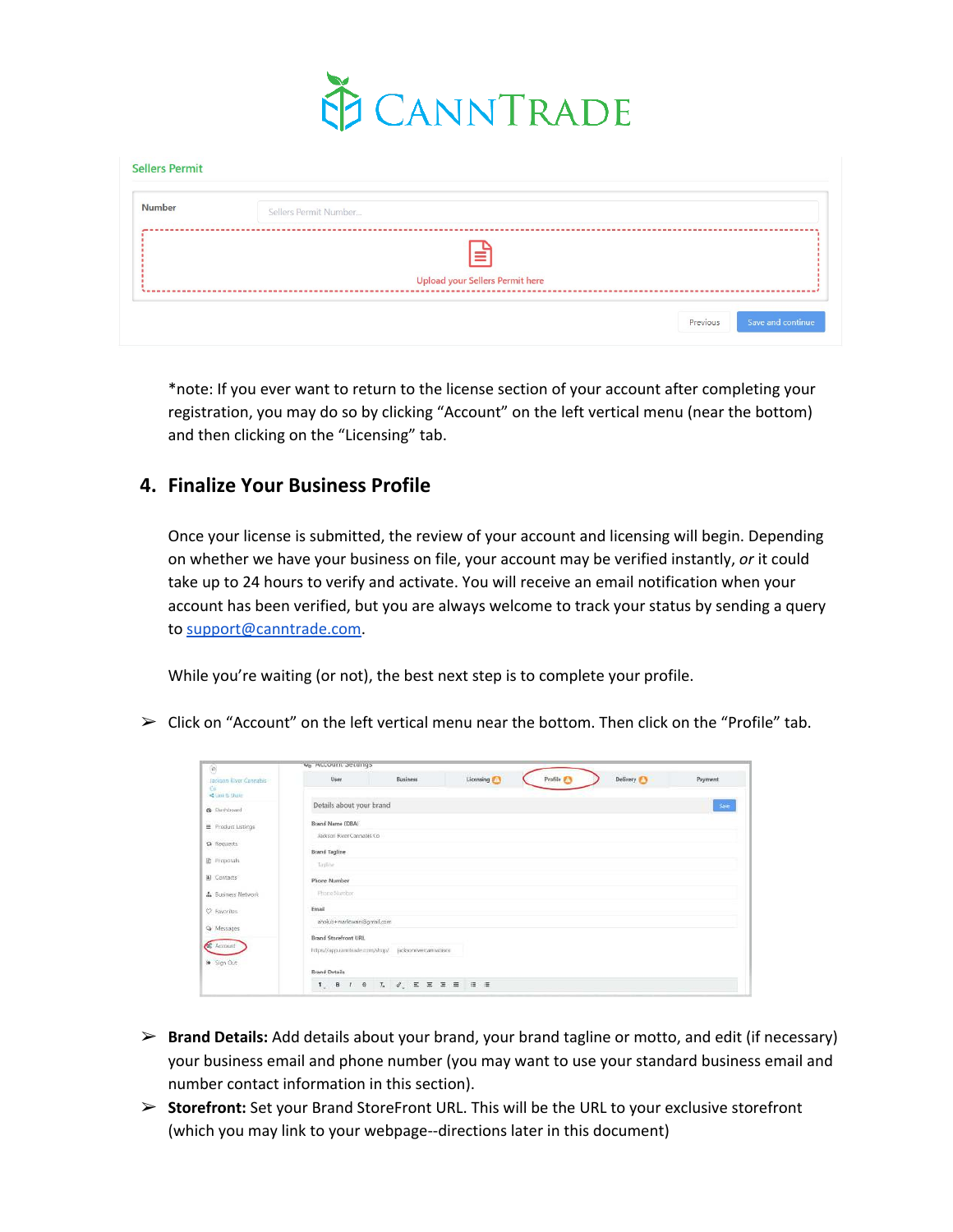

| <b>Brand Tagline</b>            |           |  |  |
|---------------------------------|-----------|--|--|
| <b>Trade Easy</b>               |           |  |  |
| <b>Phone Number</b>             |           |  |  |
| 555-555-5555                    |           |  |  |
| Email                           |           |  |  |
| support@canntrade.com           |           |  |  |
| <b>Brand Storefront URL</b>     |           |  |  |
| https://app.canntrade.com/shop/ | canntrade |  |  |

- **► Upload your Banner:** (if you desire) by clicking the **D** button. Once you crop and align your banner, click "Save."
- ➢ **Upload your Logo:** Repeat the process above for your brand logo. Click "save" to save it.
- ➢ **Website & Social Media:** Enter the URL's for your website and desired social media accounts.
- ➢ **Hours of Operation:** Set your daily/weekly hours, then click "save" in the hours section.
- ➢ **Choose Privacy:** Select the privacy option that works best for your business (we recommend "General Public" as it creates the greatest pool of potential traffic for your brand, but still protects you from any non-compliant transactions). This is only for your profile (viewing your brand information and product titles/pictures), and will NOT grant non-verified buyers access to your wholesale pricing or other private business info.
- ➢ **Save!:** Make sure to click "Save" at the very bottom OR very top of the page.

#### **5. Add Team Members**

Invite your team members to join your account!

➢ Click "Account" > "Team"

| 4% Account Settings     |                                               |           |         |      |       |         |
|-------------------------|-----------------------------------------------|-----------|---------|------|-------|---------|
| User                    | <b>Business</b>                               | Licensing | Profile | Team | Roles | Payment |
| <b>User Information</b> |                                               |           |         |      |       |         |
|                         | Tell us about yourself and how to contact you |           |         |      |       |         |
| First                   |                                               |           |         |      |       |         |
| Adam                    |                                               |           |         |      |       |         |
| last                    |                                               |           |         |      |       |         |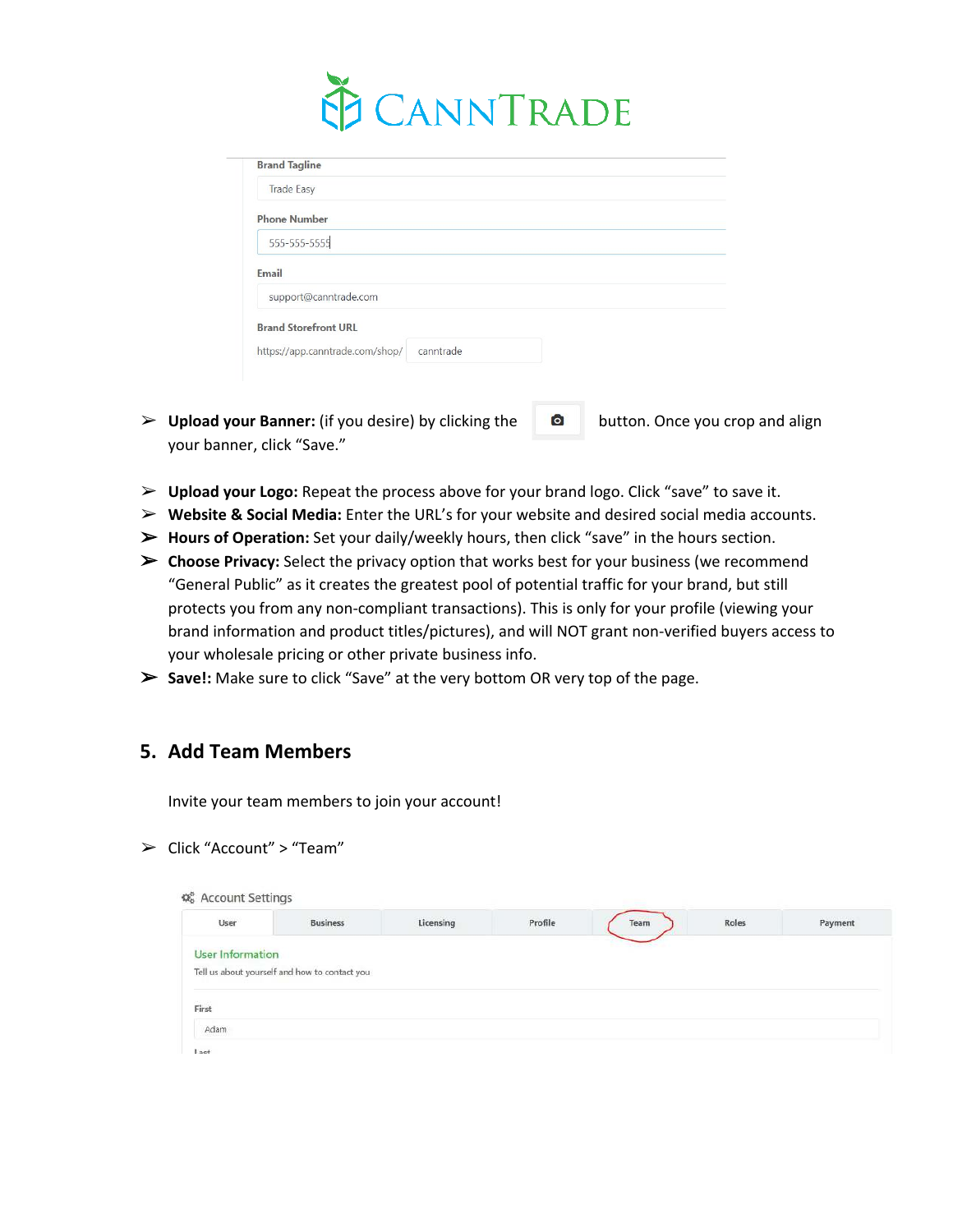

 $\triangleright$  Click the green "Invite a New Member" button.

| <b>Invitations</b><br>a salah di kacamatan ing kacamatan |               |                   |                  |                   | Invite a New Member |
|----------------------------------------------------------|---------------|-------------------|------------------|-------------------|---------------------|
| Email                                                    | <b>Status</b> | <b>First Sent</b> | <b>Last Sent</b> | <b>Times Sent</b> | Actions<br>$-100$   |

 $\triangleright$  Enter the team member's email address and click "Send"

| Send Invite                                                                             |      |
|-----------------------------------------------------------------------------------------|------|
| Enter the email address of the user you would like to invite to join your organization. |      |
| Email                                                                                   |      |
|                                                                                         |      |
|                                                                                         | Send |

 $\triangleright$  Repeat above steps for additional team members.

# **6. Add Drivers/Vehicles if applicable**

If your business delivers or transports cannabis and your state requires that trip manifests/reports include driver and vehicle information (most do), you will add/manage driver information by doing the following:

➢ Click "Account" > "Delivery" Tab

| User        | <b>Business</b><br><b>A TANTO RESIDENT</b>    | Licensing | Profile | Delivery | Team<br><b>STATISTICS</b> | Roles<br><b>STATISTICS</b> | Payment |
|-------------|-----------------------------------------------|-----------|---------|----------|---------------------------|----------------------------|---------|
| Information |                                               |           |         |          |                           |                            |         |
|             | Tell us about yourself and how to contact you |           |         |          |                           |                            |         |

 $\triangleright$  Click the "Add Driver" button to add Driver name and License Number information. Click Save.

| $\cdot$         |                   |            |                |              | ↑ Quick Actions                   |
|-----------------|-------------------|------------|----------------|--------------|-----------------------------------|
| IS              | <b>Add Driver</b> |            | ×              |              |                                   |
| <b>Business</b> | Name              |            |                | <b>Roles</b> | Payment                           |
|                 | License #         |            |                |              | + Add Driver                      |
| lame            |                   |            | Save<br>Cancel |              | 5 rows<br>$\overline{\mathbf{v}}$ |
|                 | D42536F           | 01/25/2019 |                |              |                                   |

 $\triangleright$  Add additional drivers as necessary. Then click "Save."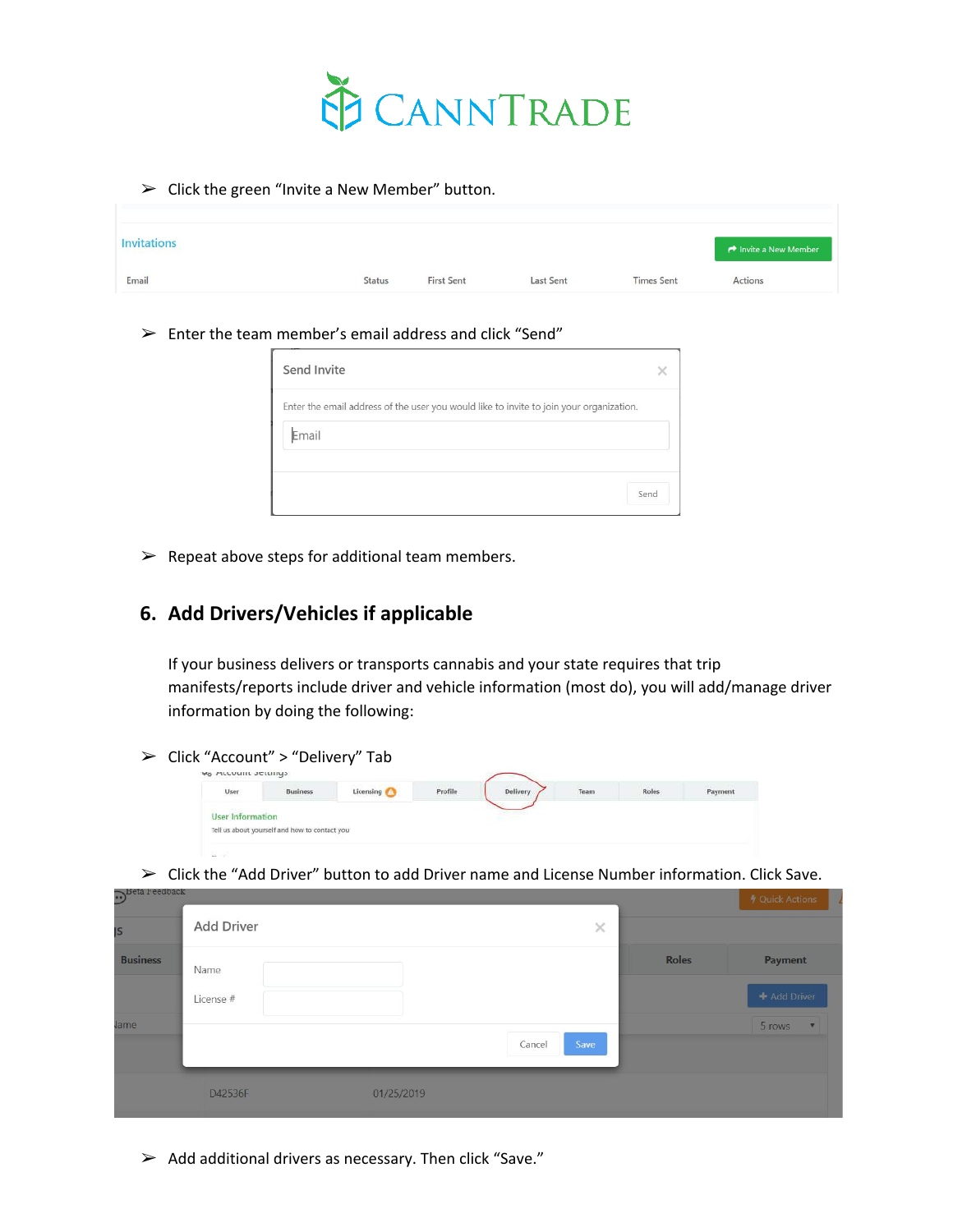

 $\triangleright$  Click the "Add Vehicle" button to add vehicle make, model, and license plate information. Click "Save."

|   |                          |                   | <b>Edit Vehicle</b>    | ×              |               |
|---|--------------------------|-------------------|------------------------|----------------|---------------|
|   | <b>Delivery Vehicles</b> |                   | Make                   |                | + Add Vehicle |
|   | Make                     | Model             | Model<br>License Plate |                | 5 rows<br>×   |
| × | <b>FAHD</b>              | <b>Trruuuggck</b> | Name (optional)        |                |               |
|   | <b>TOYOTA</b>            | PRIUS             |                        | Save<br>Cancel |               |

 $\triangleright$  Add additional vehicles as necessary. Then click "Save."

### **7. Upload Products via Spreadsheet**

**Note:** You can always send your spreadsheets and product guides/pricing sheets to [success@canntrade.com,](mailto:success@canntrade.com) and we will upload your products for you.

- ➢ Click on **"Product Listings"** on the left vertical menu.
- $\triangleright$  Click on the Blue "Upload Products" button.

| Filter by product ID or title                                                                               |  |       |        |      |       |                             | 三 Filters |            |                                 |         |               |
|-------------------------------------------------------------------------------------------------------------|--|-------|--------|------|-------|-----------------------------|-----------|------------|---------------------------------|---------|---------------|
| $\begin{array}{ccccccccccccccccc} \Box & \Box & \Box & \Box & \Box & \Box & \Box & \Box & \Box \end{array}$ |  |       |        |      |       |                             |           |            | Post a Product Lipload Products |         |               |
|                                                                                                             |  |       |        |      |       | Previous Page 1 of 2 Next > |           |            |                                 |         | 20 products • |
|                                                                                                             |  | Title | Market | Type | Price | Unit                        | Quantity  | Batch #(s) | Available                       | Created | Visibility    |
| <b>Contract Contract Contract</b>                                                                           |  |       |        |      |       |                             |           |            |                                 |         |               |

➢ Select the "Cannabis Marketplace" spreadsheet to download the spreadsheet.

| Step 1                  | Step 2                                                                                                                                                                                                                                                                                                         | Step 3              |
|-------------------------|----------------------------------------------------------------------------------------------------------------------------------------------------------------------------------------------------------------------------------------------------------------------------------------------------------------|---------------------|
|                         |                                                                                                                                                                                                                                                                                                                |                     |
| Upload your spreadsheet | Map your data                                                                                                                                                                                                                                                                                                  | Preview and import! |
|                         | To upload your product listings in bulk, download and fill out one of the following spreadsheets.<br>When you have filled out the appropriate spreadsheet, return here to upload your listings.<br>$\blacktriangleright$ Cannabis Marketplace<br>CBD & Hemp Marketplace<br><b>Industry Support Marketplace</b> |                     |
|                         |                                                                                                                                                                                                                                                                                                                |                     |
|                         |                                                                                                                                                                                                                                                                                                                |                     |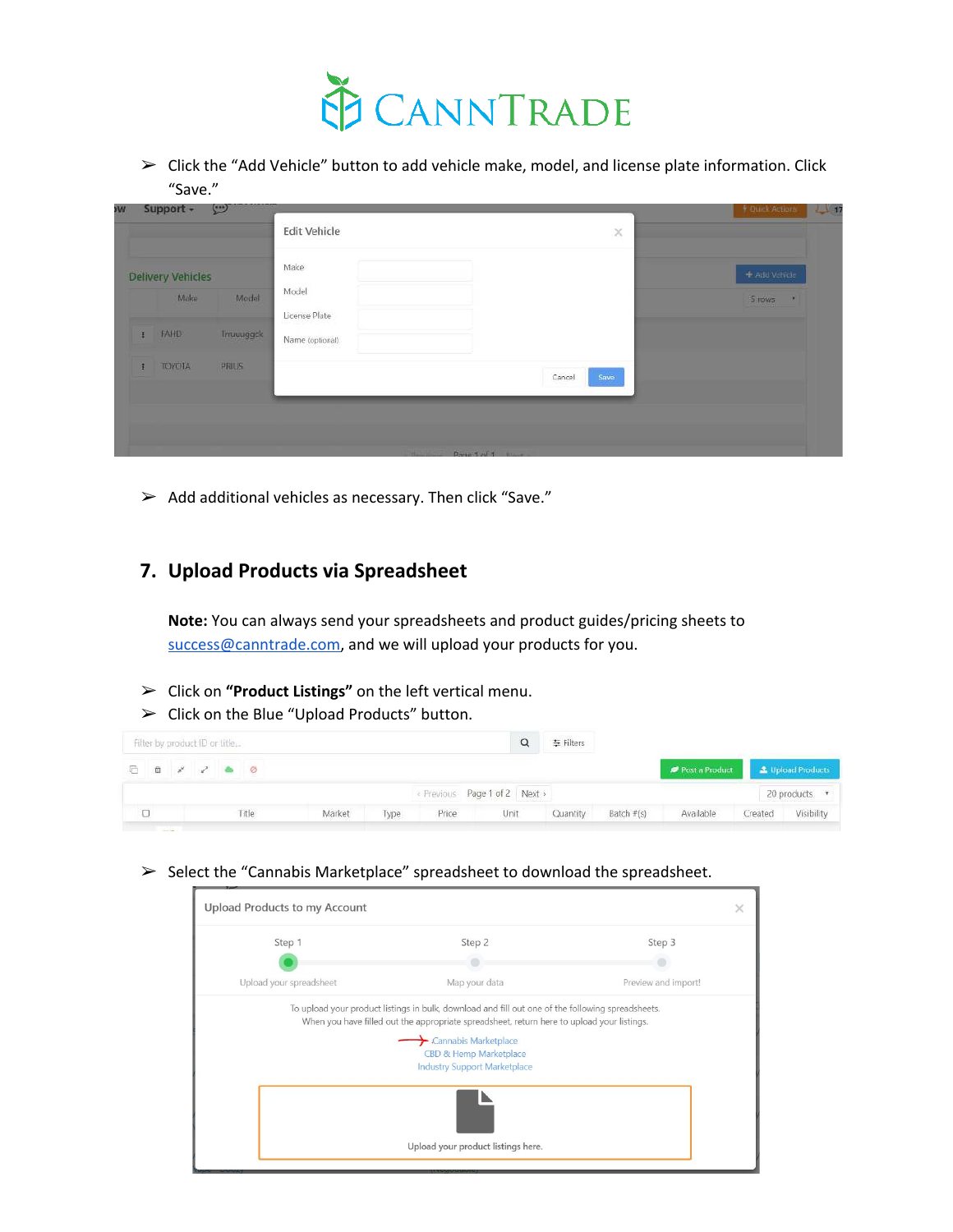

\*hint, if you have non-cannabis products in addition to cannabis products (for instance, CBD only products), you will *also* want to download the other appropriate spreadsheets.

- $\triangleright$  Navigate to your downloaded sheet and open the spreadsheet.
- $\triangleright$  Click to "enable editing" on the spreadsheet.

|                | AutoSave (Off)        | 日<br>$\ddot{ }$                             |                                                 | CannTrade Cannabis Product Upload.xlsx - Protected View -                                                        | Adam Holub<br>困                            | $\times$<br>□                                  |
|----------------|-----------------------|---------------------------------------------|-------------------------------------------------|------------------------------------------------------------------------------------------------------------------|--------------------------------------------|------------------------------------------------|
|                | File<br>Home          | Page Layout<br>Insert                       | Formulas<br>Data                                | Review<br>View<br>Help                                                                                           | $Q$ Tell me<br>Power Pivot                 | P<br>$\beta$                                   |
|                | <b>PROTECTED VIEW</b> | View.                                       |                                                 | Be careful-files from the Internet can contain viruses. Unless you need to edit, it's safer to stay in Protected |                                            | <b>Enable Editing</b><br>$\times$              |
| <b>B2</b>      | $\mathbf{w}$          | $f_x$<br>$\times$<br>-6                     |                                                 |                                                                                                                  |                                            |                                                |
|                | $\overline{A}$        | B                                           | $\mathsf{C}$                                    | D                                                                                                                | E                                          | F<br><b>A</b>                                  |
|                | <b>Market</b>         | <b>Product Name</b><br>(Product Name/Title) | Child of?<br>(enter row # of<br>parent product) | <b>Packaged for</b><br>Dropdown: Pick most relevent                                                              | Category<br>Dropdown: Cannabis<br>Category | <b>Subcate</b><br>Dropdown:<br><b>SubCater</b> |
| $\overline{2}$ | Cannabis              |                                             |                                                 |                                                                                                                  |                                            |                                                |
| 3              | Cannabis              |                                             |                                                 |                                                                                                                  |                                            |                                                |
| $\overline{4}$ | Cannabis              |                                             |                                                 |                                                                                                                  |                                            |                                                |
| 5              | Cannabis              |                                             |                                                 |                                                                                                                  |                                            |                                                |
| 6              | Cannabis              |                                             |                                                 |                                                                                                                  |                                            |                                                |
|                | Cannabis              |                                             |                                                 |                                                                                                                  |                                            |                                                |
| 8              | Cannabis              |                                             |                                                 |                                                                                                                  |                                            |                                                |
| 9              | Cannabis              |                                             |                                                 |                                                                                                                  |                                            |                                                |
| 10             | Cannabis              |                                             |                                                 |                                                                                                                  |                                            |                                                |
| 11             | Cannabis              |                                             |                                                 |                                                                                                                  |                                            |                                                |
| 12             | Cannabis              |                                             |                                                 |                                                                                                                  |                                            |                                                |
| 13             | Cannabis              |                                             |                                                 |                                                                                                                  |                                            |                                                |

- $\triangleright$  Click "Save as" to rename your spreadsheet and save it.
- ➢ Fill out your spreadsheet with your products, with each product/SKU getting its own row. Click here for instructions on how to fill out your product upload spreadsheets.
- $\triangleright$  When you have finished entering your product information into the spreadsheet, be sure to "save" your sheet.
- $\triangleright$  Click the orange area that says "Upload your product listings here" (to get here, click on "Product Listings" > "Upload Products.") and choose your saved product upload file.
- $\triangleright$  Click the "Automap" button

| Upload Products to my Account                                 |                                                                                                                |                                       | ×            |
|---------------------------------------------------------------|----------------------------------------------------------------------------------------------------------------|---------------------------------------|--------------|
| Step 1                                                        | Step 2                                                                                                         | Step 3                                |              |
|                                                               |                                                                                                                |                                       |              |
| Upload your spreadsheet                                       | Map your data                                                                                                  | Preview and import!                   |              |
|                                                               | A preview of your imported spreadsheet is shown on the left below. Mappable fields are available on the right. |                                       |              |
|                                                               | Drag fields from the right to map them to your data on the left. Unmapped fields will not be imported.         |                                       |              |
|                                                               | If you used a spreadsheet provided by CannTrade, use the Auto Map button below to automatically map fields.    |                                       |              |
| Auto Map<br><del>∕</del><br>Reset                             |                                                                                                                |                                       | Import       |
| Data Preview                                                  |                                                                                                                | Available Fields                      |              |
| The first row in my spreadsheet is a header. Don't import it. |                                                                                                                |                                       |              |
| Market<br>Cannabis<br>Cannabis                                | <b>O</b> This field is not mapped<br>Drag here to map field                                                    | A Title<br>e.g. Agent Orange Brownies | Product<br>C |
| Cannabis                                                      |                                                                                                                | Market                                | Product      |
| Product Name (Product Name/Title)<br>Passion 200 Dose Pen     | <b>O</b> This field is not mapped<br>Drag here to map field                                                    |                                       | Q)           |
| Arouse 200 Dose Pen<br>Blire 200 Doca Ran                     |                                                                                                                | ≡ Department                          | Product      |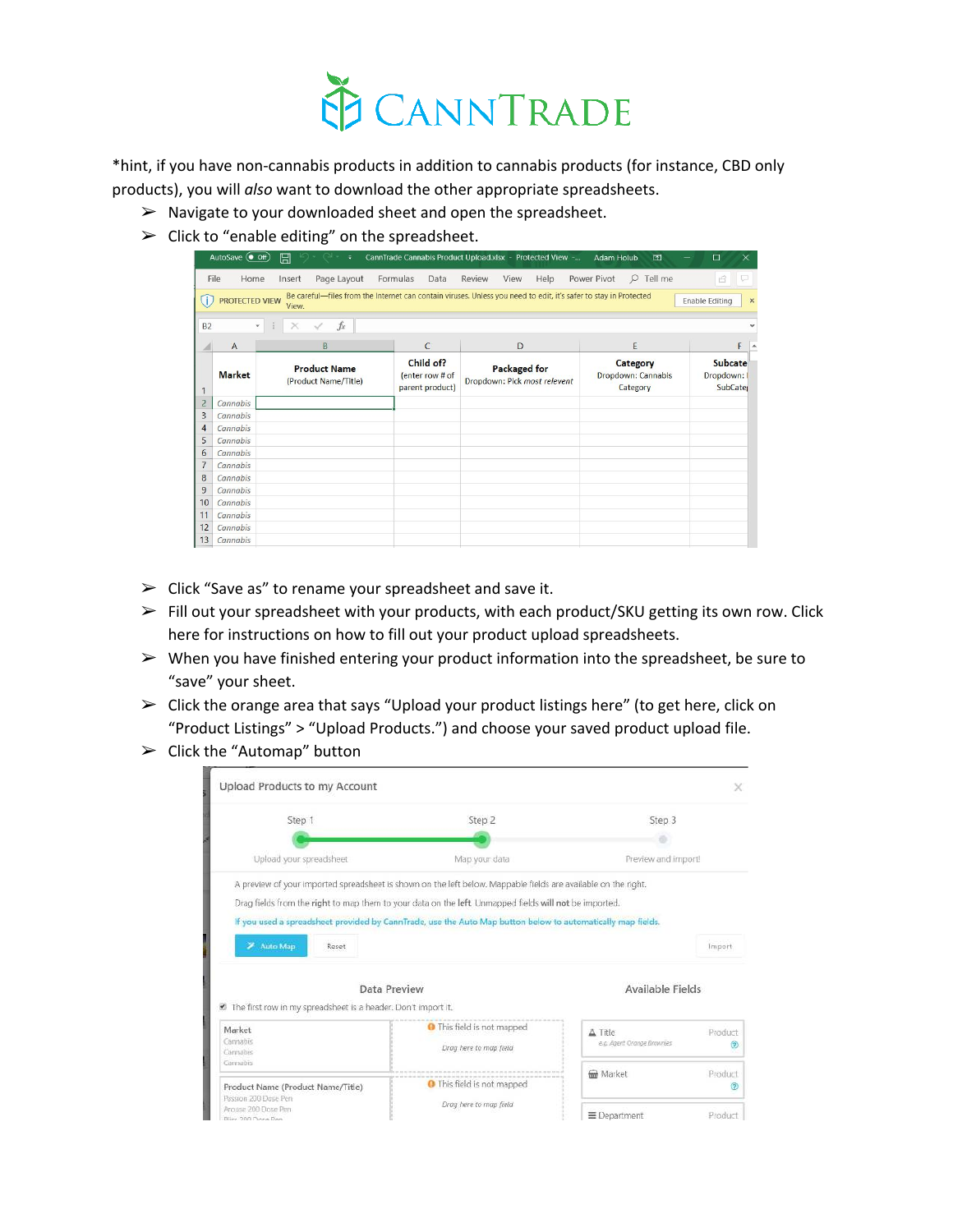

- $\triangleright$  Review the automapped fields to make sure the system matched the right information type (middle column-highlighted in green) to your columns from your spreadsheet. Additional info types may be in the right column (available fields), and those can be dragged to the left.
- $\triangleright$  Once you're satisfied that the right information is mapped to the right fields (not all fields must be used), click the green "Import" button.

| Upload Products to my Account                                                                                  |                |                                                                            |                     | ×                  |
|----------------------------------------------------------------------------------------------------------------|----------------|----------------------------------------------------------------------------|---------------------|--------------------|
| Step 1                                                                                                         |                | Step 2                                                                     | Step 3              |                    |
|                                                                                                                |                |                                                                            |                     |                    |
| Upload your spreadsheet.                                                                                       |                | Map your data                                                              | Preview and import! |                    |
| A preview of your imported spreadsheet is shown on the left below. Mappable fields are available on the right. |                |                                                                            |                     |                    |
| Drag fields from the right to map them to your data on the left. Unmapped fields will not be imported.         |                |                                                                            |                     |                    |
| If you used a spreadsheet provided by CannTrade, use the Auto Map button below to automatically map fields.    |                |                                                                            |                     |                    |
| Auto Map<br>Reset<br>v                                                                                         |                |                                                                            |                     | Import             |
|                                                                                                                |                | Please double check all fields to make sure automap didn't make a mistake! |                     |                    |
| The first row in my spreadsheet is a header. Don't import it.                                                  | Data Preview   |                                                                            | Available Fields    |                    |
| Market<br>Cannabis<br>Cannahis                                                                                 | Market         | Product X                                                                  | $\equiv$ Department | Product<br>$\circ$ |
| Cannabis                                                                                                       |                |                                                                            | $\Delta$ Batch (#)  | Product            |
| Product Name (Product Name/Title)                                                                              | <b>A</b> Title | Product.<br>$\mathbf{v}$                                                   | e.g. 432567         |                    |

- $\triangleright$  Your products will appear!
- $\triangleright$  You can edit, duplicate, or add pictures or other information to your products from the grid OR by clicking into the product, making the changes, and clicking "save" at the bottom.
- $\triangleright$  Select all of your products by clicking the top checkbox above your products in the grid

|                                        | $\equiv$ Listings                         |       |           |                        |                          |                    |              |            |                       |                      |                              |
|----------------------------------------|-------------------------------------------|-------|-----------|------------------------|--------------------------|--------------------|--------------|------------|-----------------------|----------------------|------------------------------|
|                                        | Filter by product ID or title             |       |           |                        |                          | $\alpha$           | 左 Filters    |            |                       |                      |                              |
| 后                                      | 實<br>$\bullet$ $\circ$<br>↗<br>×          |       |           |                        |                          |                    |              |            | <b>Post</b> a Product |                      | <b>L</b> Upload Products     |
|                                        |                                           |       |           |                        | - Previous               | Page 1 of 2 Next > |              |            |                       |                      | 20 products<br>$\mathcal{F}$ |
| $\Box$                                 |                                           | Title | Market    | Type:                  | Price                    | Unit               | Quantity     | Batch #(s) | Available             | Created              | Visibility                   |
|                                        | 501st OG                                  |       | Cannabis. | Flower and<br>PreRolls | Hidden                   | Tg                 | 100000 g     | s.         | in 8 months           | 04/18/2018           | <b>My Network</b>            |
| $\rightarrow$                          | AHHS Brand OG                             |       | Cannabis  | Concentrates           | Hidden<br>(Negotiable)   | 20.0               | $1$          |            | Now                   | 10/19/2017           | <b>Open Market</b>           |
| $\begin{array}{c} \square \end{array}$ | Agent Orange - Disposable<br>Vape - Doozy |       | Cannabis  | Concentrates           | \$330.00<br>(Negotiable) | 1 box              | 97976        | $\sim$     | <b>Now</b>            | 10/17/2018           | <b>Open Market</b>           |
| $\odot$                                | Agent Orange - Disposable<br>Vape - Doozy |       | Cannabis  | Concentrates           | \$330.00<br>(Negotiable) | 1 box              | 97870<br>- 3 | 2          | Now.                  | 11/28/2017 M-Network |                              |

➢ **Publish your products.** Click the green cloud icon to publish your products. We recommend publishing your products to the open marketplace (so all verified compliant buyers can see them), but you also have the option of limiting visibility to the businesses in your network.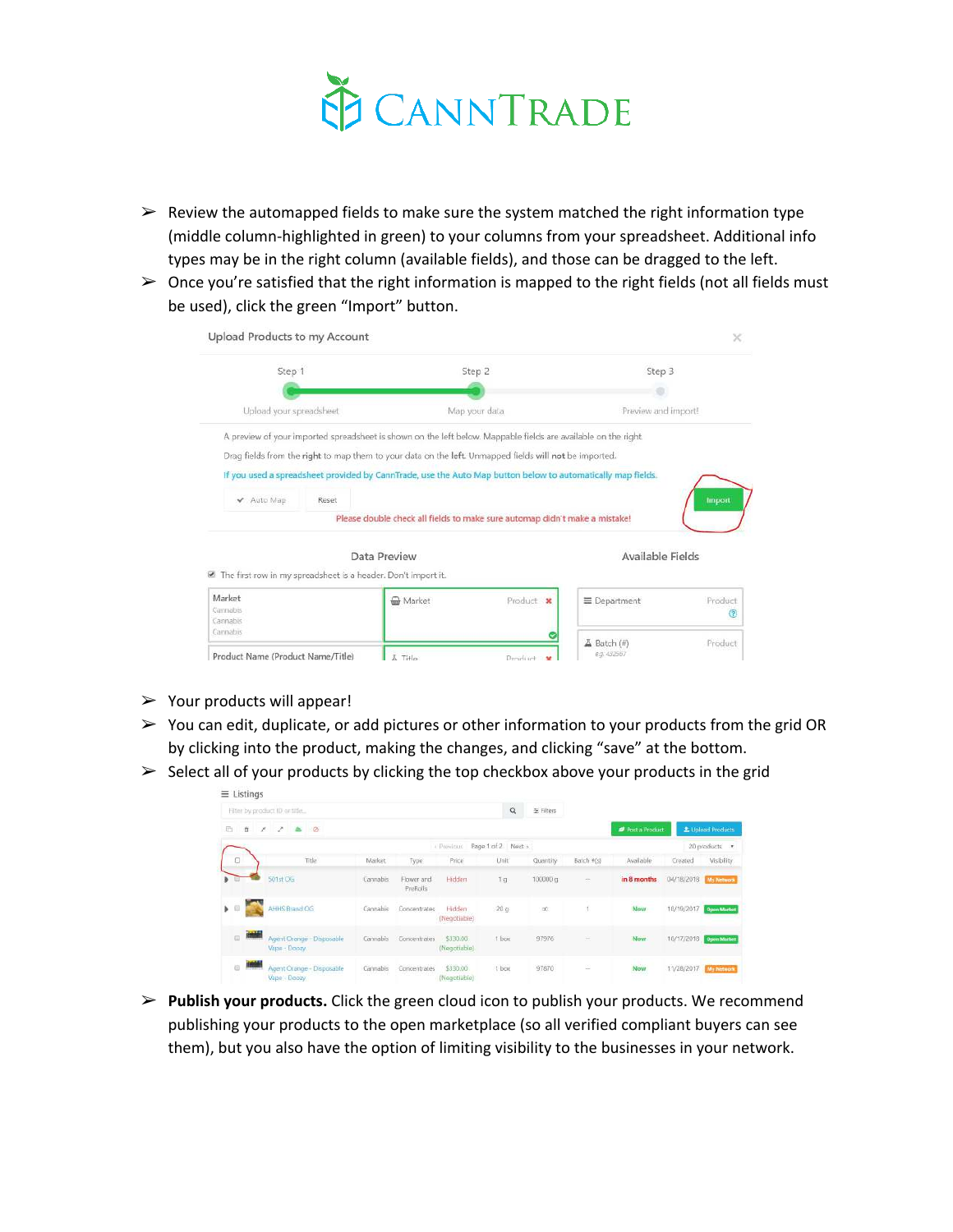

| $\equiv$ Listings       |                               |          |                        |                        |                               |           |            |                       |         |                        |
|-------------------------|-------------------------------|----------|------------------------|------------------------|-------------------------------|-----------|------------|-----------------------|---------|------------------------|
|                         | Filter by product ID or fitte |          |                        |                        | $\alpha$                      | 至 Filters |            |                       |         |                        |
| ä<br>G                  | ž<br><b>VØ</b>                |          |                        |                        |                               |           |            | <b>Post a Product</b> |         | L Upload Products      |
|                         |                               |          |                        |                        | - Previous Page 1 of 2 Next - |           |            |                       |         | 20 products *          |
| O                       | Title                         | Market   | Type                   | Price                  | Unit                          | Quantity  | Batch #(s) | Available             | Created | Visibility             |
| - 一 一                   | 501st OG                      | Cannabis | Flower and<br>PreRolls | Hidden                 | 1.9                           | 100000 g  | s          | in 8 months           |         | 04/18/2018 My Nimon    |
| $\blacktriangleright$ 0 | AHHS Brand OG                 | Cannabis | Concentrates           | Hidden<br>(Negotiable) | 20q                           | $\infty$  |            | Now                   |         | 10/19/2017 Open Market |

 $\triangleright$  Click here to learn more about managing your products.

### **8. Link your Wholesale Storefront to your Website**

CannTrade gives you the ability to have a verified wholesale cannabis storefront (or *just* your products & offerings) on your own website. It's really as simple as grabbing your wholesale storefront link, and then having your website manager connecting the link to a button on your site. (We recommend the button say "Wholesale" or "Buy Wholesale," or something similar.

Here is how to grab your wholesale link.

 $\triangleright$  Click on your logo (link & share) on the top left of the vertical menu.



 $\triangleright$  Click the "Link" button under the wholesale store, then click the icon to the right of the link to copy it!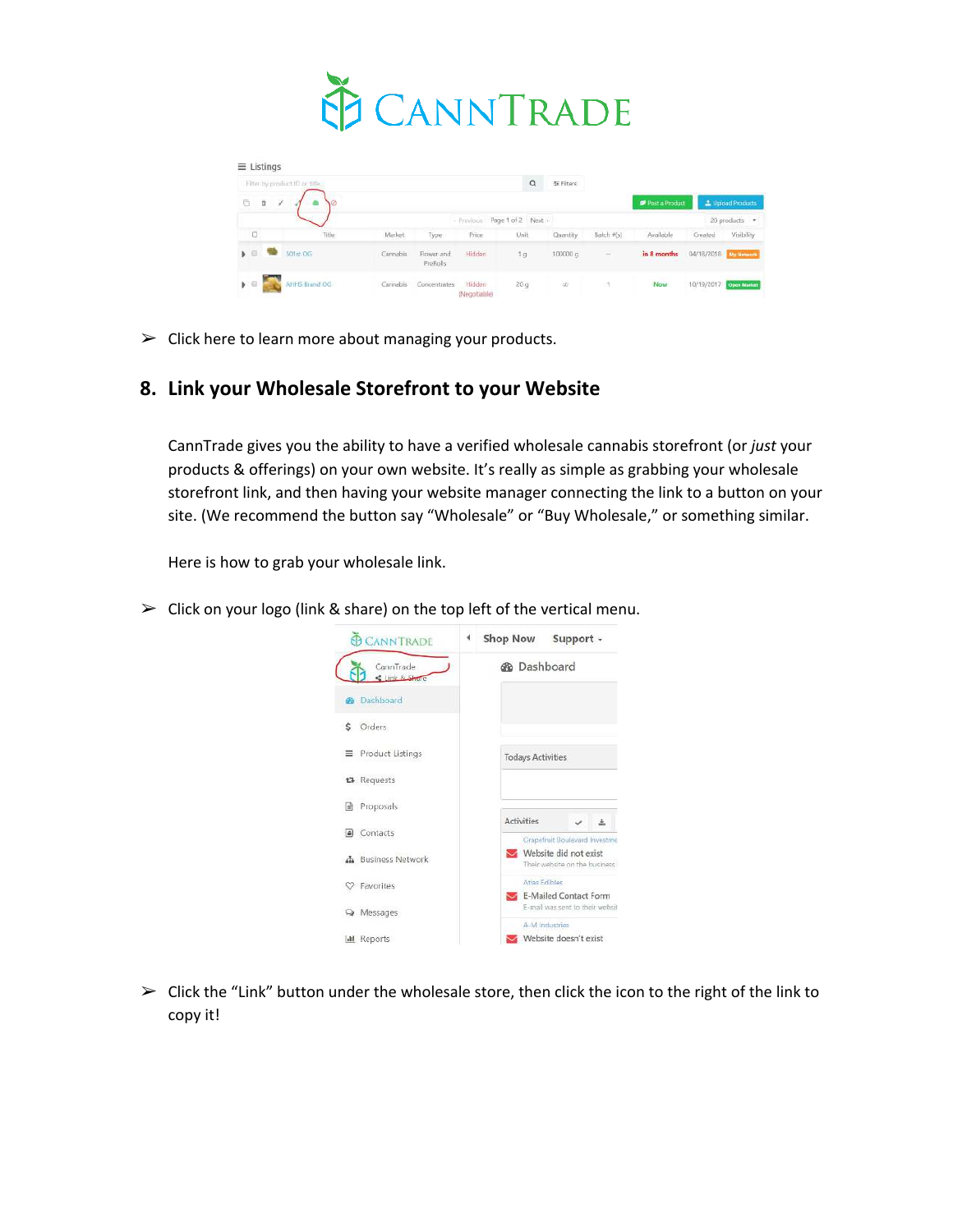

| $\bullet$<br><b>Business Profile</b>                                                                                                                                                                                                                   | $\bullet$<br><b>Wholesale Store</b>               | <b>Find Us Map</b>                                                  |                                                                                                                                                                                                                                                                                                                                                              | $\bullet$ |
|--------------------------------------------------------------------------------------------------------------------------------------------------------------------------------------------------------------------------------------------------------|---------------------------------------------------|---------------------------------------------------------------------|--------------------------------------------------------------------------------------------------------------------------------------------------------------------------------------------------------------------------------------------------------------------------------------------------------------------------------------------------------------|-----------|
|                                                                                                                                                                                                                                                        |                                                   | Maps (5)                                                            |                                                                                                                                                                                                                                                                                                                                                              |           |
|                                                                                                                                                                                                                                                        | 60%                                               | · Licensed California<br>Cannabls Businesses<br>(1036)              | n                                                                                                                                                                                                                                                                                                                                                            |           |
|                                                                                                                                                                                                                                                        |                                                   | co California Licenses Map<br>(1438)                                | ٠                                                                                                                                                                                                                                                                                                                                                            | ×         |
| $%$ Link<br>Email<br>Badge                                                                                                                                                                                                                             | <br>Link<br>Email<br>×                            | . Licensed Dispensary Map<br>(521)                                  | ñ                                                                                                                                                                                                                                                                                                                                                            |           |
|                                                                                                                                                                                                                                                        | ×<br>Copy the link below!                         | s Todays Target List (11)                                           | <b>D</b>                                                                                                                                                                                                                                                                                                                                                     | ĸ         |
| CANNTRADE                                                                                                                                                                                                                                              | C<br>https://app.canntrade.com/shop/cannt         | Client Map (42)                                                     | в                                                                                                                                                                                                                                                                                                                                                            | ĸ         |
| 同期間<br>Castillate<br>da drivenese<br><b>CARLO ANY</b><br><b>COLUMN TWO IS NOT THE OWNER.</b>                                                                                                                                                           | 甬<br>Carrillade Wholesale Stare<br><b>For the</b> | <b>ED</b> Create New Map                                            |                                                                                                                                                                                                                                                                                                                                                              |           |
| <b>South East</b><br>three president and a property of the property of the second state of the company of the second state of the<br>the contractors below that the property and the contractors are an experimental and and a contract the contractor | $-14$<br>--                                       | Quick View - Licensed California Cannabis<br><b>Businesses</b>      |                                                                                                                                                                                                                                                                                                                                                              |           |
| <b>Zooluris</b><br><b>SALES</b>                                                                                                                                                                                                                        |                                                   | an result of Littlewise.<br>Edmonto Kusmowin<br>when the processing | $\label{eq:1.1} \frac{1}{2} \sum_{i=1}^n \frac{1}{2} \sum_{i=1}^n \frac{1}{2} \sum_{i=1}^n \frac{1}{2} \sum_{i=1}^n \frac{1}{2} \sum_{i=1}^n \frac{1}{2} \sum_{i=1}^n \frac{1}{2} \sum_{i=1}^n \frac{1}{2} \sum_{i=1}^n \frac{1}{2} \sum_{i=1}^n \frac{1}{2} \sum_{i=1}^n \frac{1}{2} \sum_{i=1}^n \frac{1}{2} \sum_{i=1}^n \frac{1}{2} \sum_{i=1}^n \frac{$ | ٠         |

 $\triangleright$  Once you have copied the link, send it to your web-person :)

### **9. Roles and Permissions**

Once team members have joined the account, you can apply roles to those users so they have the proper permissions.

#### ➢ Click "Account" > "Roles"

| <b>User Information</b> |                                               |  |  |  |
|-------------------------|-----------------------------------------------|--|--|--|
|                         | Tell us about yourself and how to contact you |  |  |  |
|                         |                                               |  |  |  |

#### $\triangleright$  Click "Add Role"

| <b>Organization Roles</b><br>This section contains roles specific to your organization.<br>Roles<br>Your org doesn't have any custom roles. | Payment    | Roles | Team | Profile | Licensing | <b>Business</b> | User |
|---------------------------------------------------------------------------------------------------------------------------------------------|------------|-------|------|---------|-----------|-----------------|------|
|                                                                                                                                             |            |       |      |         |           |                 |      |
|                                                                                                                                             |            |       |      |         |           |                 |      |
|                                                                                                                                             | + Add Role |       |      |         |           |                 |      |
|                                                                                                                                             |            |       |      |         |           |                 |      |
|                                                                                                                                             |            |       |      |         |           |                 |      |
|                                                                                                                                             |            |       |      |         |           |                 |      |
|                                                                                                                                             |            |       |      |         |           |                 |      |

 $\triangleright$  To Create a role, Name the role, enter a description, and select (by checking the checkboxes) the permissions the role should have. Be sure to click "Save" when done.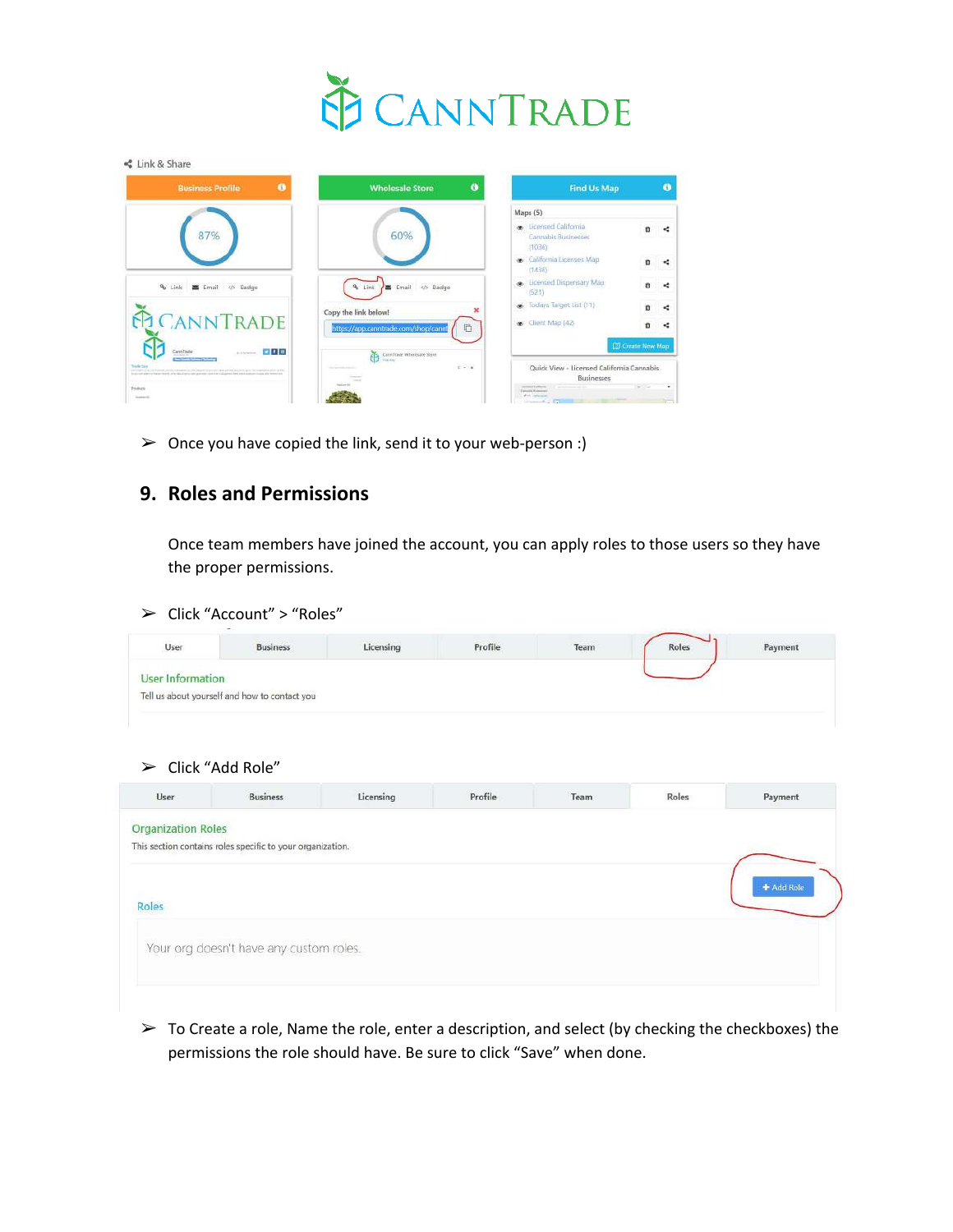

| Create a role                                                          |  |
|------------------------------------------------------------------------|--|
| Inventory Manager                                                      |  |
| Manages Orders, wholesale buying, inventory                            |  |
| Role Permissions                                                       |  |
| Can edit all orders where your organization is the buyer or the seller |  |
| Can view all orders where your organization is the buyer or seller     |  |
| Can view reports                                                       |  |
| Create/invite user, create/grant/edit roles, remove users              |  |
| <sup>60</sup> Enter contracts as a buyer                               |  |
| El Enter contracts as a seller                                         |  |
| Invite users to organization                                           |  |
| R Remove users from the organization                                   |  |

- $\triangleright$  Once you have created the roles you need, you can apply those roles to the user accounts.
- $\geq$  Click the "Team" tab.

| User | <b>Business</b> | Licensing | Profile | Team | Roles | Payment |
|------|-----------------|-----------|---------|------|-------|---------|
|      |                 |           |         |      |       |         |

#### $\triangleright$  Next to a user, select the correct role from the dropdown menu.

| Email<br>Roles<br>Name<br>Mark Restelli<br>Mark@CannTrade.com | Actions                                          |
|---------------------------------------------------------------|--------------------------------------------------|
|                                                               |                                                  |
|                                                               | <b>Admin</b><br>$\pmb{\times}$<br>$\overline{a}$ |
| Adam Holub<br>aholub@gmail.com                                | Admin<br>$\mathbb{Z}$<br>×                       |
| <b>Ashleigh Moulton</b><br>ashmariem85@gmail.com<br>owner     | $\overline{a}$<br>×<br>$\checkmark$              |

 $\geq$  Once selected, the role is active. There is no need to "save."

### **10. Go!**

This concludes the Quick Start Guide. You're now ready to take advantage of the significant business opportunity presented by CannTrade. We're happy to have you. If you have any questions about the above functions and features, or any other part of the CannTrade platform and markets, please reach out to us using [support@canntrade.com.](mailto:support@canntrade.com)